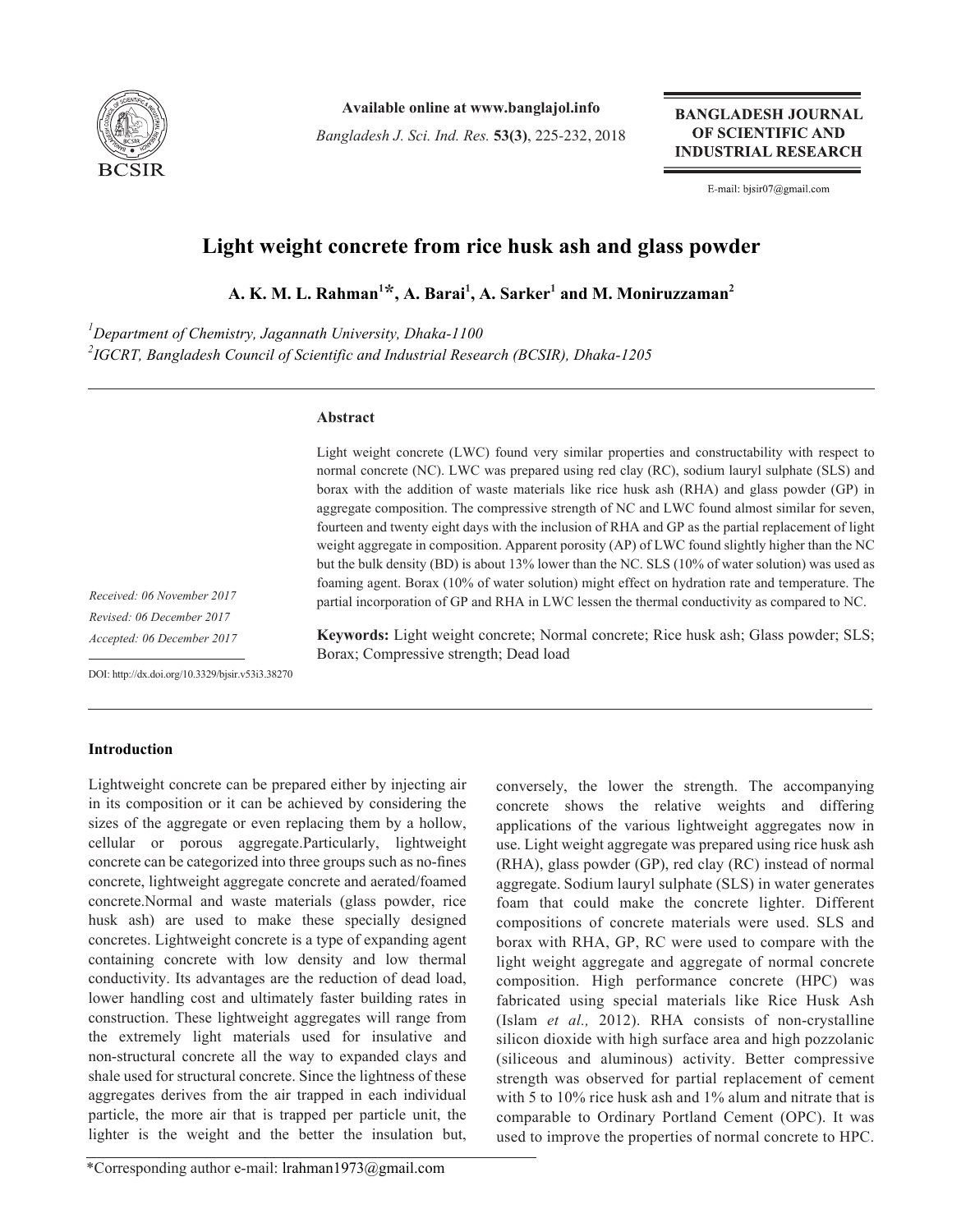Enormous potentiality for industrial application of RHA especially, as a super reactive pozzolanic activity in cement and concrete production was observed.

The glass that has been used in our investigations–contains approximately14% of  $Na<sub>2</sub>O$  and  $K<sub>2</sub>O$ . In the glass structure the ions of these metals have considerably less binding energy as compared to covalent bond of Si-O in the structural fragment of  $Si-O-Na^+$  or  $Si-O-K^+$ . In water solution  $Na^+$  and K+ ions are easily diffused from glass to the solution and form sodium and potassium hydroxides in the solution, correspondingly. They are displaced by  $H^+$  ions from water and thus hydrate the surfaces of glass grains. Separate glass powder in water under normal conditions has alkalinity in the range from 0.15 (colorless glass) to 0.55 (green glass) ml of 0.1N HCl. Thus, the total alkalinity has to increase, however alkalinity of cement mixture with glass additives is 35-40 % less. In our view, it is connected with high content of  $SiO<sub>2</sub>$  in the glass (near 70 %), which results in the formation of calcium hydro silicate (CSH)(Chidiac and Federico, 2007), as shown in chemical reaction:

cement, with the pozzolanic material like fly ash, fixed water cement ratio 0.39 and 1.2% superplasticizer and reported better strength, workability, durability and economical than conventional concrete. Ikponmwosa *et al.,* (2014) investigated on the flexural performance of foamed aerated concrete beams with bamboo splint as tensile reinforcement and reported that specimens with compression reinforcement in the compression zone displayed a better flexural performance than specimens without compression reinforcement in the compression zone. Alam *et al.,* (2013) evaluated the performance of Styrofoam in concrete as lightweight aggregate by focusing on its ability to reduce dead load without significant reduction in compressive strength. Ewadh and Basri (2012) studied to determine maximum usage of polystyrene bead from solid waste as aggregate replacement material in concrete and observed increased work ability of the concrete mixtures with the increasing of polystyrene.

Burning of the Rice husk under controlled temperature below 873K can produce ash with silica mainly in amorphous form

| 2(3CaO.SiO <sub>2</sub> )<br>(Tricalcium Silicate) |      | 6H <sub>2</sub> O<br>$=$    | 3 CaO.2SiO $_2$ .3H $_2$ O<br>3Ca(OH) <sub>2</sub><br>(Calcium Silicate Hydrate, CSH)<br>(Calcium Hydroxide) |
|----------------------------------------------------|------|-----------------------------|--------------------------------------------------------------------------------------------------------------|
| 3Ca(OH) <sub>2</sub><br>(Calcium hydroxide)        | $^+$ | SiO <sub>2</sub><br>(Glass) | $=$ CaO.SiO <sub>2</sub> .nH <sub>2</sub> O<br>$(n-1)$ H <sub>2</sub> O<br>+<br>(Calcium Silicate Hydrate)   |

In presence of water, the RHA actively reacts with  $Ca(OH)$ <sub>2</sub> liberated during cement hydration (pozzolanic reaction) and produces additional calcium silicate hydrate (CSH**)** (Sata *et al*, 2007 and Yu *et al*, 1999). The development of more C-S-H gel in concrete with RHA may progress the concrete properties due to the reaction among RHA and calcium hydroxide in hydrating cement.

# *Pozzolanic reaction: Ca*  $(OH)_2$ <sup>+</sup> *RHA*  $(SiO_2)$ <sup>+</sup>  $H_2O \rightarrow CSH$

The pozzolanic reaction product fills the pores existing in between cement grains and results in dense calcium silicate hydrate.

Ramli and Dawood, (2010) reported the enhancement of the compressive and flexural strength for the incorporation of palm fiberin the light weight crushed brick concrete and these mechanical strength was highest for the insertion about 0.8% of volume fraction of palm fiber. Titarmare *et al.,* (2012) studied on the mixed concrete by partial replacement of (Chandrasekhar *et al.*, 2003). RHA has been used in lime-pozzolanic mixes and could be a suitable partly replacement for Portland cement (Sata *et al.*, 2007). Rao *et al.,* (2013) studied on the steel fiber reinforced concrete and reported the increase of compressive strength with the fiber content. The optimum value of fiber content was 1.5%.

Purushothaman and Mani, **(**2014) studied about recycled aggregate obtained from crushed concrete rubble can be reused in building industry. The laboratory investigation on various physical properties of concrete shows encouraging result to use 100% recycled aggregate concrete with quarry dust compared to 100% natural aggregate concrete.

Many researchers have investigated the fabrication of light weight concrete, but there is still a growing demand to find higher compressive strength and lighter concrete than the conventional one. There is no well explained experimental result with high compressive strength and light weight concrete using RHA, waste GP in composition as the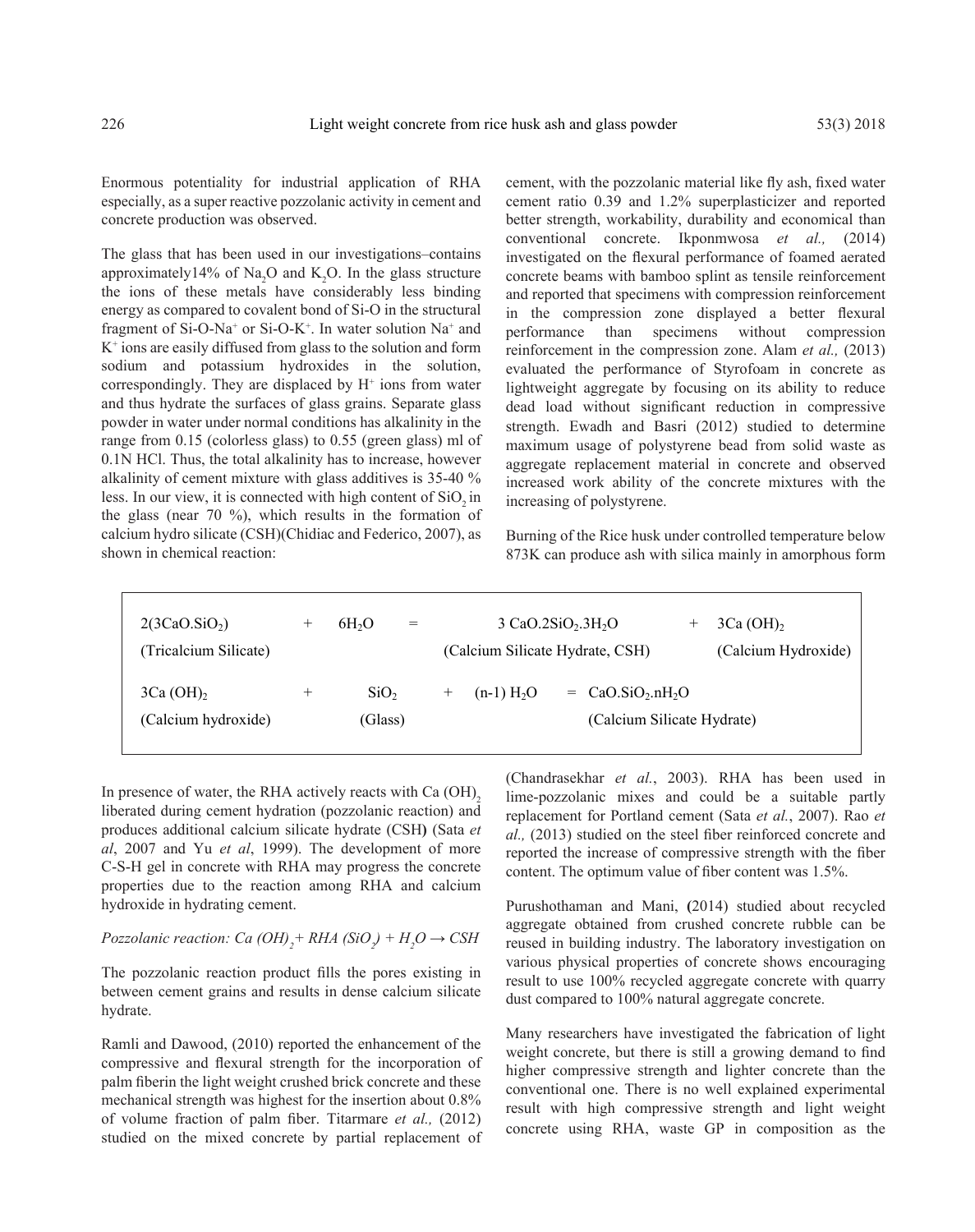replacement of normal aggregates with the inclusion of SLS and borax in concrete. Borax of 10% wt./vol. of water solution was used in the present experiment. Yang and Qian (2010) reported that borax could adjust pH value of the mixing solution. It effects on hydration rate and temperature. Borax content reduces the setting time. Sodium lauryl sulphate10% wt./vol. of water solution was used as foaming agent. Therefore, inclusion of rice husk ash, glass powder, borax solution and sodium lauryl sulphate solution in concrete composition could be an interesting approach.

### **Materials and methods**

## *Chemical analysis of OPC, RHA, RC and GP*

Different types of materials such as silica, lime, alumina and ferric oxide, magnesia with small amount of the oxides of alkali metals were observed. Loss on ignition, total silica, sesquioxides  $(Fe<sub>2</sub>O<sub>3</sub>+Al<sub>2</sub>O<sub>3</sub>)$ , lime (CaO), magnesia, ferric oxide (RIC method), sodium oxide and potassium oxide were obtained by laboratory analysis and are illustrated in Table I. Analysis was done by fusing with sodium carbonate (ASTM, 1995).

## *Setting time*

The setting time of cement was determined by mixing 100 mL of water with 400g of cement, the resulting paste would lose its plasticity and form into a hard rock. One or two hours after the mixing of cement and water, the paste would lose its fluidity and gain stiffness. Setting could be divided into two stages which is the initial set and the final set. The initial setting time is not less than 45 minutes after water is poured into the mix and the final setting time occurs not more than 10 hours (ASTM, 1995). During the final setting time, hydration process still occurs inside the core of the concrete. To ensure that the cement is constantly hydrated, curing should be done.

#### *Particle size distribution (OPC, RHA, sand, coarse, GP)*

Particle size distribution of materials (OPC, RHA, sand, coarse, GP) for light weight concrete is very important. Compressive strength can vary for materials of different size and composition such as generally big coarse is suitable for LWC. For determining the particle size (OPC, RHA, sand, GP), different kinds of mesh (20, 30, 50, 100, 140, 170, 200, 325 µm mesh) were used. For coarse particle size, 4.75, 8, 25 mm (diameter) sieves were used.

#### *Preparation of LWCs composition*

The ratio of cement (OPC): sand: coarse was 1:2:3 for the

| Name of    | <b>LOI</b>    | IR            | CaO           | SiO <sub>2</sub> | Fe <sub>2</sub> O <sub>3</sub> | $Al_2O_3$     | MgO           | SO <sub>3</sub> | Na <sub>2</sub> O | $K_2O$        |
|------------|---------------|---------------|---------------|------------------|--------------------------------|---------------|---------------|-----------------|-------------------|---------------|
| component  | $\frac{0}{0}$ | $\frac{0}{0}$ | $\frac{0}{0}$ | $\%$             | $\frac{0}{0}$                  | $\frac{0}{0}$ | $\frac{0}{0}$ | $\frac{0}{0}$   | $\frac{0}{0}$     | $\frac{0}{0}$ |
| <b>OPC</b> | 0.61          | 0.43          | 65.08         | 20.09            | 3.14                           | 6.86          | 1.75          | 1.97            | 0.24              | 0.15          |
| <b>RHA</b> | 3.68          | $---$         | 1.61          | 88.35            | 0.34                           | 0.45          | 0.31          | $---$           | 1.45              | 1.53          |
| RC         | 0.71          | $---$         | 1.99          | 66.01            | 21.69                          | 10.01         | 0.66          | $---$           | 0.31              | 0.14          |
| GP         | 2.01          | ---           | 19.03         | 62.98            | 6.25                           | 4.31          | 0.20          | ---             | 3.53              | 2.14          |

### **Table I. Chemical analysis of OPC and RHA, RC and GP**

LOI: Loss on ignition, IR: Insoluble residue

#### *Specific surface area determination by Blain air permeability*

Surface area for different materials was measure by Blain Air Permeability method (Paykov *et al.*, 2013) and the specific surface values  $(S)$  in  $m^2/kg$  are plotted in Table II.

composition of LWC. RHA, RC, GP were mixed with water to prepare light weight aggregate.At first control composition was made with OPC, sand, coarse and normal water. Manual mixing process was done in this experiment. Whenever finished the mixing then the mixing materials were put into a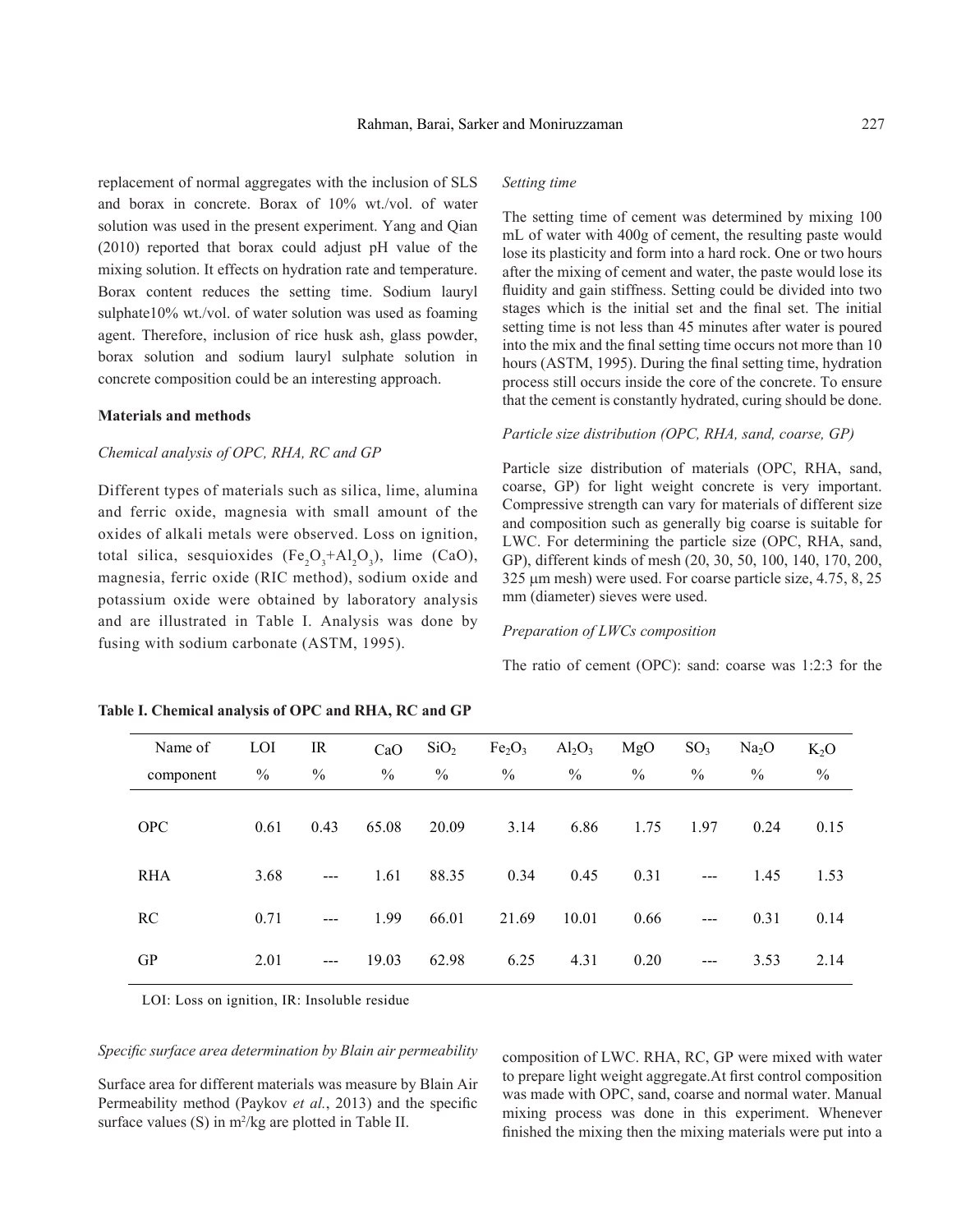| Name       | Surface area $(m^2/kg)$ | Specific gravity |
|------------|-------------------------|------------------|
| <b>OPC</b> | 359.323                 | 4.26             |
| <b>RHA</b> | 378.481                 | 2.13             |
| <b>RC</b>  | 385.032                 | 2.63             |
| GP         | 401.325                 | 2.75             |
|            |                         |                  |

## **Table II. Surface area and Specific gravity of OPC, RHA, RC and GP**

mold (3") and started tempering. After that vibrations were done for the uniform composition by a vibrator. Finally, blocks were taken into the desiccators after initial setting for one night.

## *Curing*

Proper curing of concrete is one of the most important requirements for optimum performance in any environment or application. Poor curing practices adversely affect the desirable properties of light weight concrete, just as they do any concrete. The surface zone will be seriously weakened by increased permeability due to poor curing. The importance of adequate curing is very evident in its effect on the permeability of the skin (surface) of the concrete. Therefore, after the mixing of LWC composition, the cubes were taken from desiccators for 7, 14 and 28 days curing.

## *Determination of compressive strength*

After the curing period, blocks were taken into hydraulic press for the determination of compressive strength. For the determination of compressive strength, the blocks are placed into the hydraulic press and apply pressure. The compressive strength of the blocks is determined in psi unit.

|  | Table III. Particle size distribution of OPC, RHA, GP and sand |  |  |  |
|--|----------------------------------------------------------------|--|--|--|
|  |                                                                |  |  |  |

| Seive Number  | Seive Opening in  | <b>OPC</b>       | <b>RHA</b>       | Sand             | ${\bf GP}$       |
|---------------|-------------------|------------------|------------------|------------------|------------------|
| (Identity)    | (mm)              | (g)              | (g)              | (g)              | (g)              |
| 20            | 0.841             | $\overline{0}$   | $\boldsymbol{0}$ | $\boldsymbol{0}$ | $\boldsymbol{0}$ |
| 30            | 0.60              | $\boldsymbol{0}$ | $\boldsymbol{0}$ | $\boldsymbol{0}$ | $\boldsymbol{0}$ |
| 50            | 0.297             | $\boldsymbol{0}$ | $\mathbf{1}$     | 69.95            | $\boldsymbol{0}$ |
|               |                   |                  | $(0.94\%)$       | (47.35%)         |                  |
| 100           | 0.149             | $\boldsymbol{0}$ | 6                | 65.10            | $\boldsymbol{0}$ |
|               |                   |                  | $(5.67\%)$       | (44.07%)         |                  |
| 140           | 0.105             | 0.65             | 7.02             | 7.97             | 71.01            |
|               |                   | $(0.62\%)$       | $(6.63\%)$       | $(5.39\%)$       | $(67.01\%)$      |
| 170           | 0.088             | 2.50             | 9.12             | 3.01             | 15.85            |
|               |                   | $(2.41\%)$       | $(8.62\%)$       | $(2.03\%)$       | $(14.95\%)$      |
| 200           | 0.074             | 1.85             | 8.23             | 0.69             | 16.25            |
|               |                   | $(1.78\%)$       | (7.78%)          | $(0.47\%)$       | $(15.33\%)$      |
| 325           | 0.045             | 13.75            | 50.12            | 0.99             | 2.01             |
|               |                   | $(13.22\%)$      | (47.37%)         | $(0.67\%)$       | $(1.90\%)$       |
| $-325$ (Finer | $-0.044$ (smaller | 82.96            | 24.31            | $\boldsymbol{0}$ | 0.84             |
| than $325$ )  | than $0.044$ )    | (79.77%)         | $(22.98\%)$      |                  | $(0.79\%)$       |

à.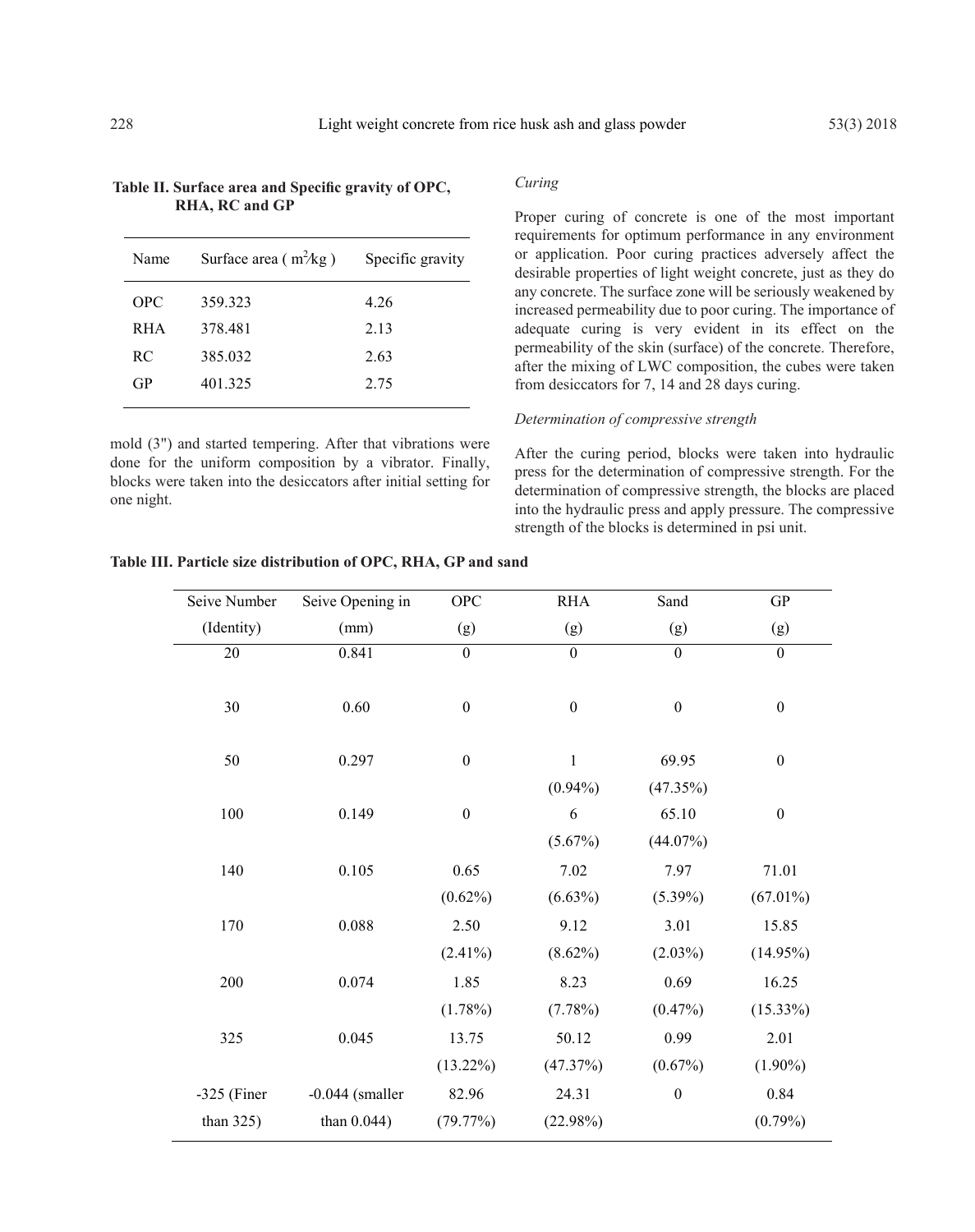# *Determination of bulk density (BD) and apparent porosity (AP)*

Bulk density (BD) and apparent porosity (AP) were measured by the previously published procedure(USDA, 2013). For the determination of bulk density and apparent porosity, at first small pieces of blocks (used in the compressive strength) were taken and dried them at 110 °C in oven. Dried, soaked and suspended weights were taken for small pieces of block and finally calculate the bulk density (BD) and apparent porosity (AP).

## **Results and discussion**

#### *Particle size, fineness*

OPC, RHA, Sand and GP coarse were taken for measurement of particle size distribution and found different particle size of OPC, RHA, sand and GP coarse which are shown in Table III. Most of the cement particles are smaller in size (mesh). Experimental data shows that approximately 79.77% of the cement particles are smaller than 0.044 mm. The particle size distribution is also related to the fineness of cement. The greater the amount of smaller cement particles, the higher is the cement fineness. Smaller particle sizes increase the rate of cement hydration, and thus accelerate the strength development in concrete. About 23 % of the RHA particles are smaller than 0.044mm and 47 % are smaller than 0.074mm. The lower particle size of RHA contributes to reduce the bleeding in concrete. A lower particle size increases the density of the paste, and thus lessens the bleeding in concrete by obstructing the movement of rising water. Around 67 % of the GP particles are smaller than 0.149mm and 15 % are smaller than 0.088mm. The lower particle size of GP also improves the particle packing in binder paste.

## *Setting time*

The initial and final setting times of control (OPC) were 58 min and 106min, respectively. The initial and final setting time was increased for the both composition of OPC, RHA and GP due to additional pozzolanic materials.

### *Water to cement ratio*

Light weight concrete shall have a water-cementations material with water to cement ratio is less than or equal to 0.45 (Islam *et al.,* 2012). Water to cement ratio is directly related to the mechanical and physical properties and the durability. The lower water-cement ratio ensures the higher concrete strength and durability. Light weight concrete with high water to cement ratio would have insufficient hydration

products to block the capillary pores and is therefore porous and permeable. In our experiment, the water to cement was greater than 0.45.

### *Weight of LWC and normal concrete (NC)*

Weight was measured using normal aggregate concrete and light weight aggregate (RHA, RC and GP) concrete for 7, 14 and 28 days. Light weight concrete was 13% lighter than the normal concrete shown in Fig. 1.



**Fig. 1. Weight of normal concrete (NC) and light weight concrete (LWC) for 7, 14 and 28 days**

#### *Water absorption (WA) and density*

Water absorption and density of normal aggregate concrete and light weight aggregate (RHA, RC and GP) concrete were measured and represented in Fig. 2. Water absorption of both types of aggregates were found almost similar but the density of light weight concrete found about 13% lower than the normal concrete.



**Fig. 2. Water absorption and density of normal concrete (NC) and light weight concrete (LWC)**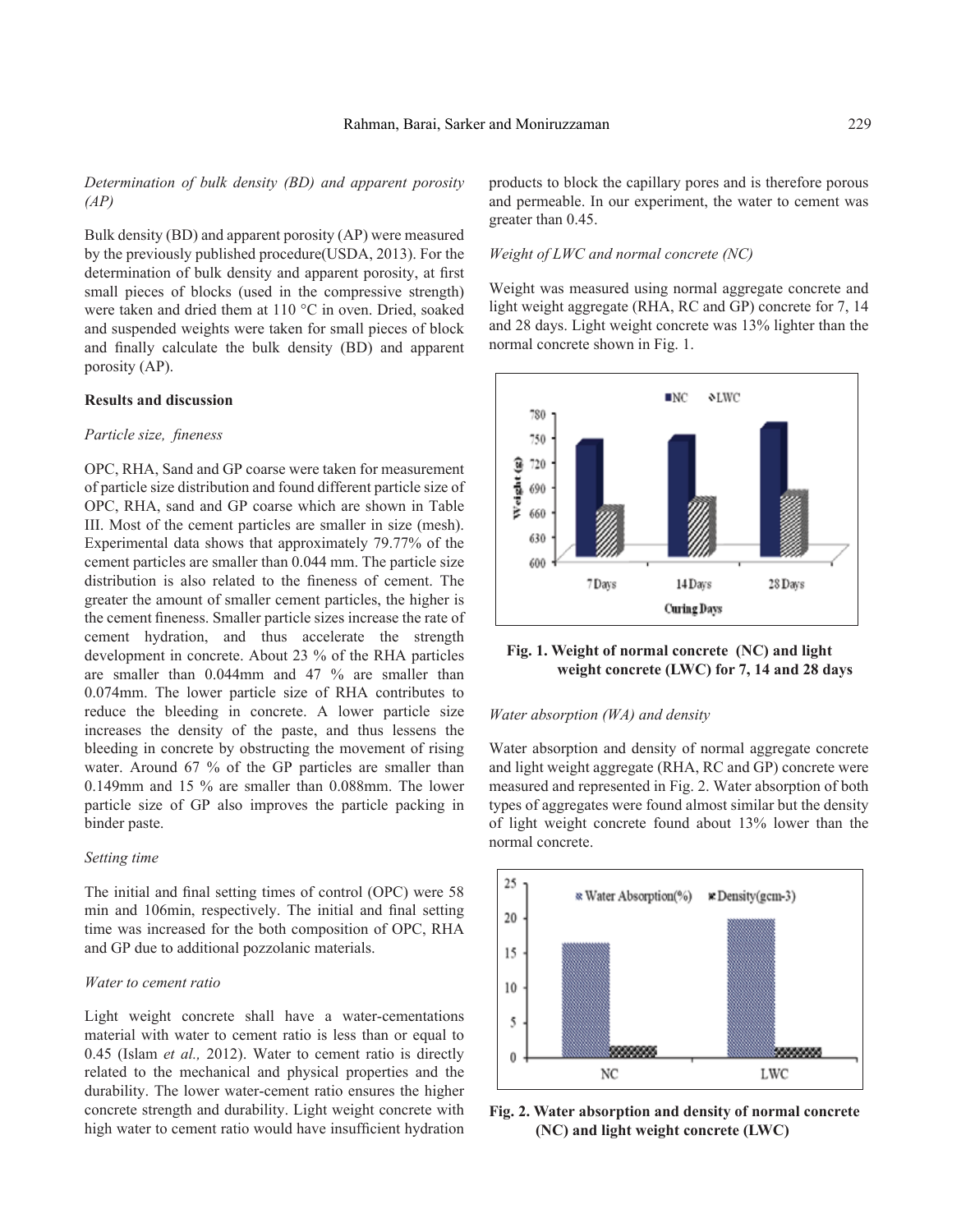The compressive strength of normal concrete (NC) and light weight concrete (LWC) were measured after 7, 14 and 28 days. The observed data are plotted in Fig. 3.



**Fig. 3. Compressive strength of normal concrete (NC) and light weight concrete (LWC) for 7, 14 and 28 days**

After 7 days curing, LWC possess averagely 6% less compressive strength than NC and this difference decreases to 3% after 14 and 28 days. Therefore, it can be said that GP and RHA component in LWC may lessen the weight of concrete retaining the similar pozzolanic activity as in NC. Consequently, the compressive strength of NC and LWC were almost comparable.

# *Comparisons of BD, AP with CS of NC & WC*

The variation of BD and AP with CS of normal concrete (NC) and light weight concrete (LWC) were studied after 7, 14 and 28 days. The observations are graphically expressed in the Fig. 4. The compressive strength of normal concrete and light weight concrete found almost similar for 7, 14 and 28 days. Apparent porosity (AP) of light weight concrete found slightly higher than the normal concrete but the bulk density (BD) of light weight concrete is about 17% lower than the normal concrete for 7, 14 and 28 days, respectively.

# *Thermal conductivity*

Thermal conductivity is regarded as the most important characteristic of a thermal insulator, since it affects directly the resistance to transmission of heat that a material offers. The lower the thermal conductivity value, the lower will be the overall heats transfer. Thermal conductivity co-efficient



**Fig. 4. Variation of bulk density, apparent porosity with compressive strength of normal concrete (NC) and light weight concrete (LWC) after 7, 14 and 28 days**



**Fig. 5. Thermal conductivity co-efficient of normal concrete (NC) and light weight concrete (LWC) for 7, 14 and 28 days**

of normal concrete and light weight concrete for 7, 14 and 28 days is shown in Fig. 5. Comparing the result of thermal conductivity of normal concrete and light weight concrete after seven, fourteen and twenty-eight days it is found that the thermal conductivity of light weight concrete is around 20% lower than the normal concrete. This may be due the lower value of the thermal conductivity of the selected materials because all of them are non-metals with high insulating value. Thus, GP and RHA used in this research for the production of LWC might act as alkaline activator that strengthen the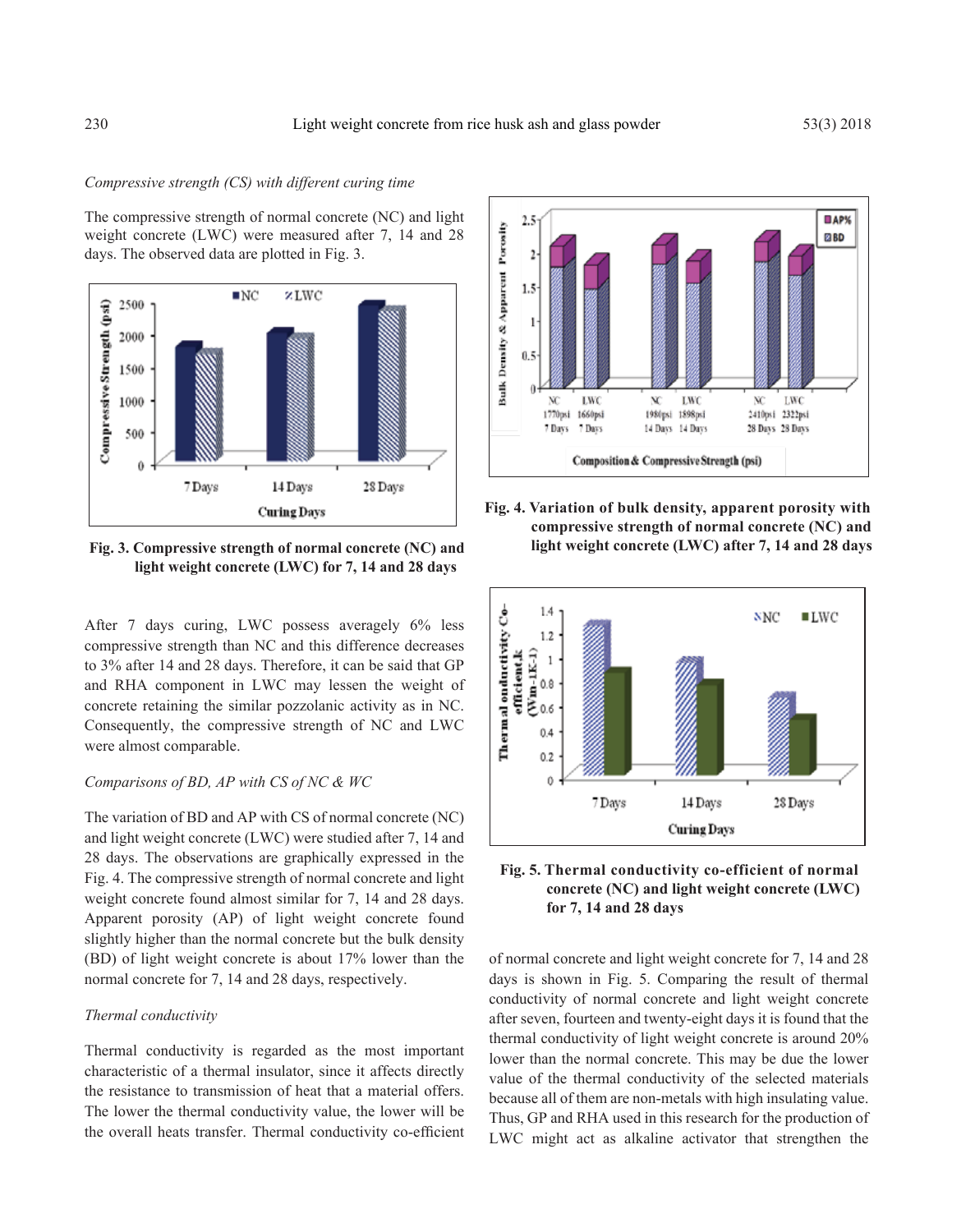concrete with condensed structure and give heat resistivity (Tchakouté *et al.*, 2016)

### **Conclusion**

The engagement of rice husk ash (RHA) and waste glass powder (GP) as light weight aggregate composition in concrete has gained considerable importance because of the requirements of environmental safety and more durable construction in the future. Present study demonstrates that RHA is an effective pozzolan which can contribute to develop the properties of light weight concrete. In this research, the similar compressive strength comes out from the composition of 40% red clay, 40% rice husk ash with 20% glass powder in lightweight aggregate composition compared to normal aggregate. Additionally, the present composition decreases the density and weight. Sodium lauryl sulphate was used as foaming agent. Incorporation of RHA as a partial replacement of red clay might be sufficient to control deleterious expansion due to alkali-silica reaction in concrete. It could be concluded that the use of glass powder shows similar compressive strength but significantly reduce the dead load, density and negligibly increase the porosity for7, 14 and 28 days. This research also states the better heat insulating properties of light weight concrete using RHA and GP compared to the normal concrete. Finally, the partial replacement of red clay (RC) by rice husk ash, glass powder with sodium lauryl sulphate (SLS) and borax showed the considerable development in the properties of concrete which leads to a durable and extra safety in the context of earthquake. More investigation is required with different composition of RHA and GP. Further experiments will help to know the mechanism of SLS and borax in LWC composition.

## **References**

- Alam B, Ullah Z, Jan FU, Shahzada K and Afzal S (2013), Investigation of Styrofoam as Lightweight Aggregate, *International Journal of Advanced Structures and Geotechnical Engineering* **2**(2): 50-54.
- ASTM (1995), Standard specification for coal ash and raw or calcined natural pozzolan for use as a mineral admixture in Portland concrete, ASTM C 618, Annual Book of ASTM Standards, Section 4, construction, 04.02, Concrete and Aggregates, pp 304-306.
- Chandrasekhar S, Satyanarayana K G, Pramada PN, Raghavan P and Gupta TN (2003), Review Processing, Properties and Applications of Reactive Silica From Rice Husk-An Overview, *Journal of Materials Science*, **38:** 3159-3168.
- Chidiac SE and Federico LM (2007), Effects of waste glass additions on the propertiesand durability of fired clay brick, *Canadian Journal of Civil Engineering* **34**: 1458–1466. DOI.org/10.1139/L07-120
- Ewadh HM and Basri NA (2012), Effectiveness of Polystyrene Beads as Aggregate Replacement Material to Recycle Solid Waste: A Study on Workability and Absorption results of Concrete, *International Journal of Scientific & Engineering Research* **3**: 1-4.
- Islam S, Rahman AKML, Moniruzzaman M and Samad A (2012)*,* Study on High Performance Concrete Using Rice Husk Ash with Alum and Nitrate, *JnU. Univ. J. of Sci.* **1**(II): 10-45.
- Ikponmwosa E, Falade F, Fapohunda C and Okosun J (2014), Flexural Performance of Bamboo Reinforced Foamed Aerated Concrete Beams With and Without Compression Reinforcement, *International Journal of Scientific & Engineering Research* **5**: 271 – 278.
- Paykov O, and Hawley H (2013), A Novel Method for Specific Surface Area Determination in Swelling Clays, *Geotechnical Testing Journal* **36**(4): 1-10.
- Purushothaman R and Mani S (2014), Studies on Fresh and Hardened Properties of Recycled Aggregate Concrete with Quarry Dust, *ACI Materials Journal* **111**(3): 283- 288.
- Ramli M and Dawood ET (2010), Effects of Palm Fiber on the Mechanical Properties of Lightweight Concrete Crushed Brick**,** *American J. of Engineering and Applied Sciences* **3**(2): 489-493.
- Rao NS, Kumari YRR, Desai VB and Swami BLP (2013), Fibre Reinforced Light Weight Aggregate (Natural Pumice Stone) Concrete, *International Journal of Scientific & Engineering Research* **4:** 158–161.
- Sata V, Jaturapitakkul C and Kiattikomol K (2007), Influence of Pozzolan from Various By-Product Materials on Mechanical Properties of High-Strength Concrete,